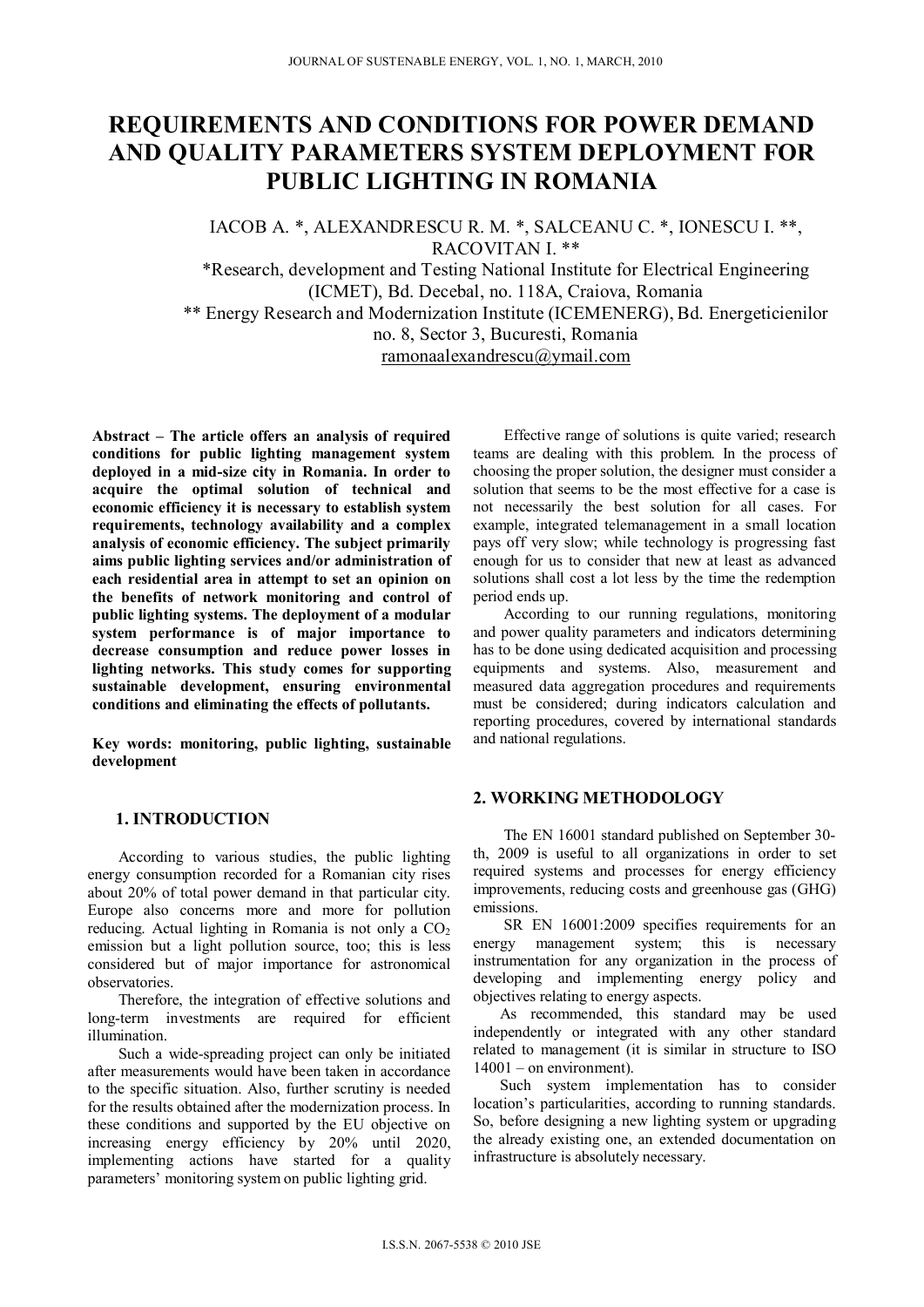# **3. STREET LIGHTING NETWORK'S CHARACTERISTICS**

Public lighting energy distribution of a mid-size city starts from transformer and distribution stations, assigned on public interest objectives and streets.

Feeding network varies from single-phased (having 220 V, 50 Hz) to three-phased (having  $3x400$  V, 50 Hz) and even mixed.

The lighting system is controlled with ignition points placed on poles and usually corresponding to MV/LV transformers' stations, feeding both private consumers and street lighting with separate distribution circuits. Ignition points are energized with pulse-separated circuits working on 220 V, 50 Hz, through timer or dusk-to-dawn switch; end-users prefer the timer switch for programming. Switches are either mechanical or electronically. The ignition points for each area are chosen so to reduce distances and pulse signal losses.

Public lighting services belonging to several cities were contacted in order to ask about the progress of street lighting upgrading, to perform network and quality parameters measurements, to assess the consumption and design a monitoring system for real application conditions.

Modernization made on street lighting consisted of the following:

- Upgrading to twisted cable network;
- Implementing new switching and control instrumentation into ignition point panels;
- Replacing high pressure mercury lamps with high pressure sodium ones but still equipped with electromagnetic gear.

However, there are no recordings regarding the energy consumption, or quality parameters for power supply of the lighting system before and after modernization takes effect.

## **4. LAB EXPERIMENTATION – IMPLEMENTING REQUIREMENTS**

According to international specifications and the analysis of proposed task, any monitoring system contains 3 levels: electrical measures process acquisition level, monitoring measures analysis level in accordance to power quality (this procedure runs on a remote computer) and the communication between the first two levels.

Monitoring system implementation, as well as its structure is completely determined by a series of requirements which has to be met, in order to decide the appliance of this specific design at the right time and achieving the right results.

One first necessary condition the solution has to comply in order to be considered appropriate is *expandability* – the availability for system upgrades or future changes with minimal effort, both financially and technically. With this condition in mind, we analyzed some offers and made our option on the proposed monitoring system for different applications' configurable power quality analyzer (only input modules may need to be changed). Same acquired data viewing and processing software may be used for all available applications of the chosen device. As for future upgrading, dedicated software allows data management for over 50 different devices, involved in different application types for power system management.

*Off-site communication* is a determinant factor as well. It is best that the used communication protocols to be widespread in the power systems domain. One robust but stiff communication protocol becomes a limitation in the range of available equipments for the outfit. Besides the communication protocol, other features have an important role in the communication process; these are accepted communication modules, the data transmitter and the transmitting speed. The speed depends on the protocol, communication modules, transmitter and measurement device and computer's communication port. 2 different communication types are better than one in order to prevent communication interruptions due to malfunction of one communication line. Data transmission for suggested monitoring system is possible both with Fiber Optic and GSM modules, so this condition is also accomplished. To overcome cable installation issues and reduce costs, wireless data transfer is introduced.

Computer's h*ardware resources* must correlate to measuring' device specifications for first level tasks fulfilling. These specifications refer to processor's speed, storing volume, available communication ports and even view modes. Software resources matter, too, as there are incompatibilities between dedicated viewing and analyzing software and other software and applications, even operating systems.

*Reporting* – generating reports is key important to monitoring. There are two options for reporting: automatically generated reports – as alarm options and reports generated on user's demand. Its type should also be configurable, so one can list all measured points and values; all points in alarm, history of equipment ON/OFF commands and status and reason for the command; weekly schedules and holiday program; limits and dead bands. Due to its modularity and allowance for various applications, the power analyzer we opted for cares for any user's possible demand in terms of reporting.

Measurement hardware – current/voltage *measurement transducers* features are established in the power analyzer's technical specifications. This request has determined effect on the right measurement of electrical values. In terms of hardware configuration, it is important to establish the connection type and place the measuring point takes in the network, as a requirement so it does not affect the operation process in any way.

*Monitoring points* – physical location of the measuring point. From this point of view, it is important to know the optimum number of monitoring points, for the management system's requirements to be met. Their physical location has to consider the street light network's infrastructure. We considered appropriate to place current transformers and voltage measurement in transformer's station, on the outgoing separate public lighting feeding line. Another place to install the monitoring point we considered was the ignition panel; in the network we studied, each ignition points correspond to a transformer's station, so measurements can be performed where is physically more convenient. We decided to install the system within a transformer's station as the ignition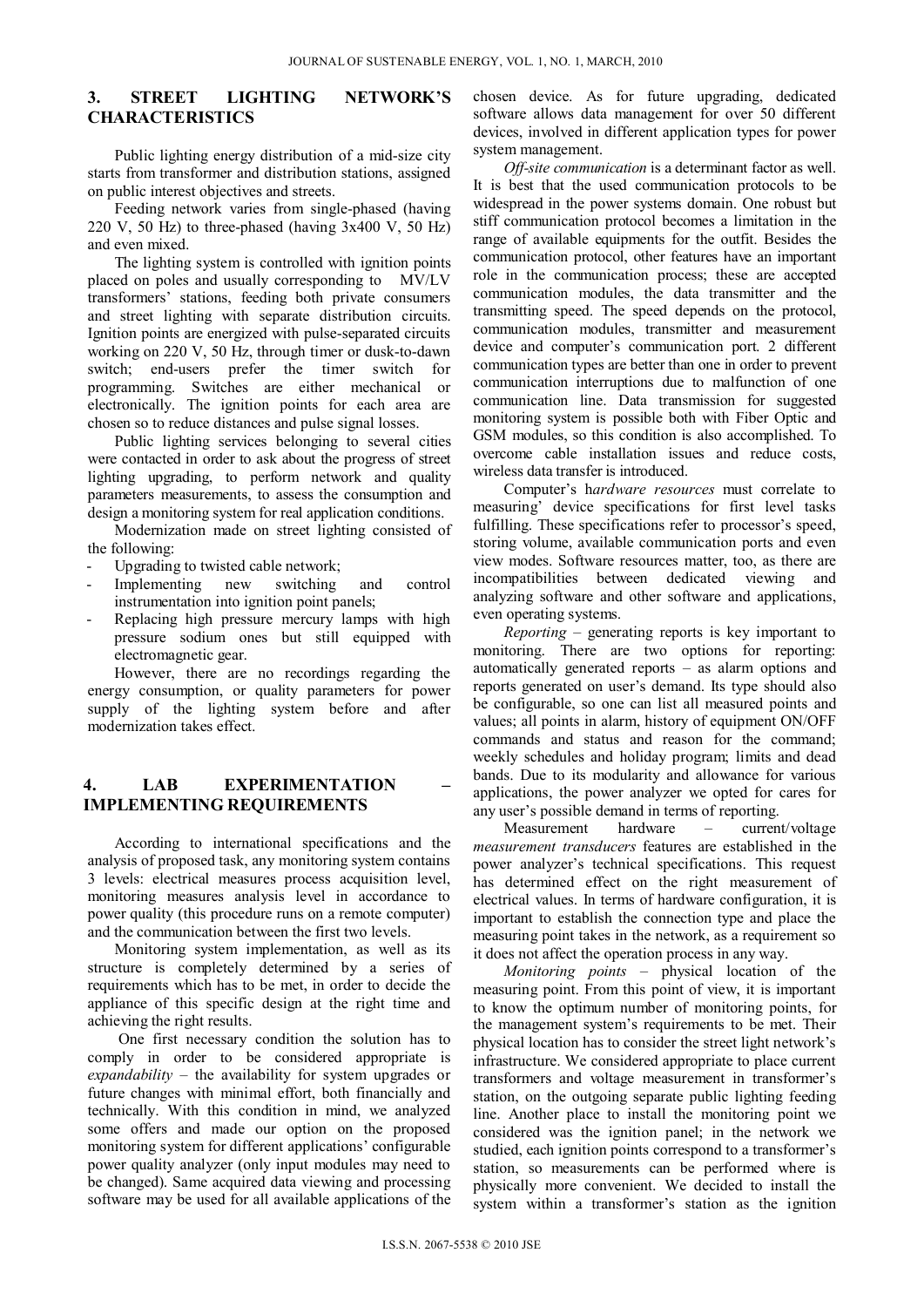panels installed on poles are small and there is no room for our equipment. The advantage of a monitoring system installed over the ignition point lays in an even more organized management structure – as both ignition points and the monitoring system are referred by the public lighting attendance for modernization and maintenance.

## **5. RESULTS**

Analyzing the proper solution based on the above specified requirements, we concluded to a class A stationary power quality analyzer – modular system for maximum flexibility.



#### **Fig. 1. Monitoring system using MAVOSYS10**

The system consists of a rack with 4 slots; two slots are filled with voltage and current modules, and two slots remain open for further application development. Encore Series Software allows for the analyzer to be used in a wide variety of electrical systems and a wide range of configurations. It has a users' web-browser password protected interface and a wide range of functions. Encore Series Software is suitable for data acquisition and storage:

- User interface is simple, based on a web application,
- Software allows management of more than 50 analyzers;
- Quality analysis for consumption, energy and network processes.

So, expandability is met both as for MAVOSYS upgrading possibilities and for the entire system expanding at city level.

Power quality analyzer, MAVOSYS 10 has multiplechoice for acquired data transmission from the process. It comes with serial communication ports (RS232, RS485), Ethernet, GSM / GPRS.

The off-site communication requirement is accomplished and even overcame. For data transmission system design model two GSM modems and 2 communication terminals (with self-diagnosis status signaling) were used; 2 communication cards were also acquired for data transmitter.

Keeping in mind the hardware resources requirement, data acquired are stored on a notebook with high storage volume, at least one USB to RS 232 serial adapter and good visualization performance. Software generated reports ca be printed with a color printer if the user chooses so.

Current measurement is taken with cable crossing current transformers having different transforming ratios; the 100/5 A ratio fitted our application. As for voltage measurement, there is no need for transformers.

Due to its installing place, the monitoring system needs insurance against possible voltage drops, over voltages, rapid voltage changes, etc. with a dedicated UPS. UPS has two jobs here that are to ensure and maintain connection between controller and remote power network, for process recorded data.

Reporting options are plenty with MAVOSYS 10. There are 9 different types of available reports regarding the aspects needed to be highlighted. These are:

- DataNode summary.
- Quality of supply compliance,
- Voltage quality,
- Energy and demand,
- Event summary,
- Top 10 events,
- Event statistics,
- Waveform distortions,
- InfoNode summary.

For each report type, a few choices are also available; a specific device (from the 50 possible connected devices) may be selected for reporting or you can obtain information from all devices centralized in one report, time and date interval are to be selected and a heading may be completed if additional criteria are needed for identification.

With these various options MAVOSYS 10 may offer reports for periodically power quality statistics for one or more measuring points, energy consumption for bills' supervising, statistics on power quality before and after an event or system upgrading.

| <b>N</b> Report<br><b>1 &amp; Orism Pennits</b>                         | <b>Event Summary Report</b>                                         |                                                                                                                        |  |  |  |
|-------------------------------------------------------------------------|---------------------------------------------------------------------|------------------------------------------------------------------------------------------------------------------------|--|--|--|
| <b>IT: Data doda Buerna &gt;</b>                                        | <b>Display</b>                                                      | Deplay in New Window                                                                                                   |  |  |  |
| U.P. 20861 ha area<br><b>B</b> lower unity<br><b>D</b> artistive beings | <b>DaraNodes</b>                                                    | All Datable con-<br>Edison SS71<br>Lidenni 9030 - 200                                                                  |  |  |  |
| <b>D</b> Louis Lummary                                                  |                                                                     | Edison GE 5533 M                                                                                                       |  |  |  |
| 1 Di Tuo 1 Dental<br><b>Bell Ofendard Pannife</b>                       | <b>O Kunge</b>                                                      | $\overline{\phantom{a}}$<br>Today                                                                                      |  |  |  |
| (5) Ford Function for                                                   | O From:                                                             | 66 33 31 2010 09:09:30<br>03/21/2010 33:00:00                                                                          |  |  |  |
| PS extert elations:<br>Through District<br><b>Di Wareform Discorder</b> | FRan Variations, VI Transports, FD lbg.<br>Specify Report Lleadings |                                                                                                                        |  |  |  |
| B Treng she Datriane                                                    |                                                                     |                                                                                                                        |  |  |  |
| F: There Sunreat:<br><b>Right over Module</b>                           |                                                                     |                                                                                                                        |  |  |  |
| $\pm 5.14$                                                              |                                                                     |                                                                                                                        |  |  |  |
| D -report over<br>- Direk                                               |                                                                     |                                                                                                                        |  |  |  |
|                                                                         |                                                                     | Refresh this page to update the selection control contents and select default values                                   |  |  |  |
|                                                                         | selected                                                            | Select the DataNodes of interest. Hold down the Control key to select multiple DataNodes. By default. All DataNodes me |  |  |  |
|                                                                         |                                                                     |                                                                                                                        |  |  |  |

**Fig. 2. Reporting options for monitoring system using MAVOSYS10** 

Technically, the system's performances refer to online monitoring process and reporting for power quality parameters.

Benefits due to monitoring systems implementation refer to the following:

Online monitoring and data transmision from the analyzer to the supervisory post assures predictive management developed with statistical data on long-term evolution. The data are to be centralized and stored in a data-base, then used in modernization studies, projects, energy efficiency and audit, comparison to recorded data after moderinzations processes take effect.

Controlled energy consumption indirectly involves  $CO<sub>2</sub>$  emission and GHG reduction, which is of great importance for the environment.

Monitoring requirements for public lighting systems, determined on experimental model took in the lab and considering lighting grid specifications refer to two aspects: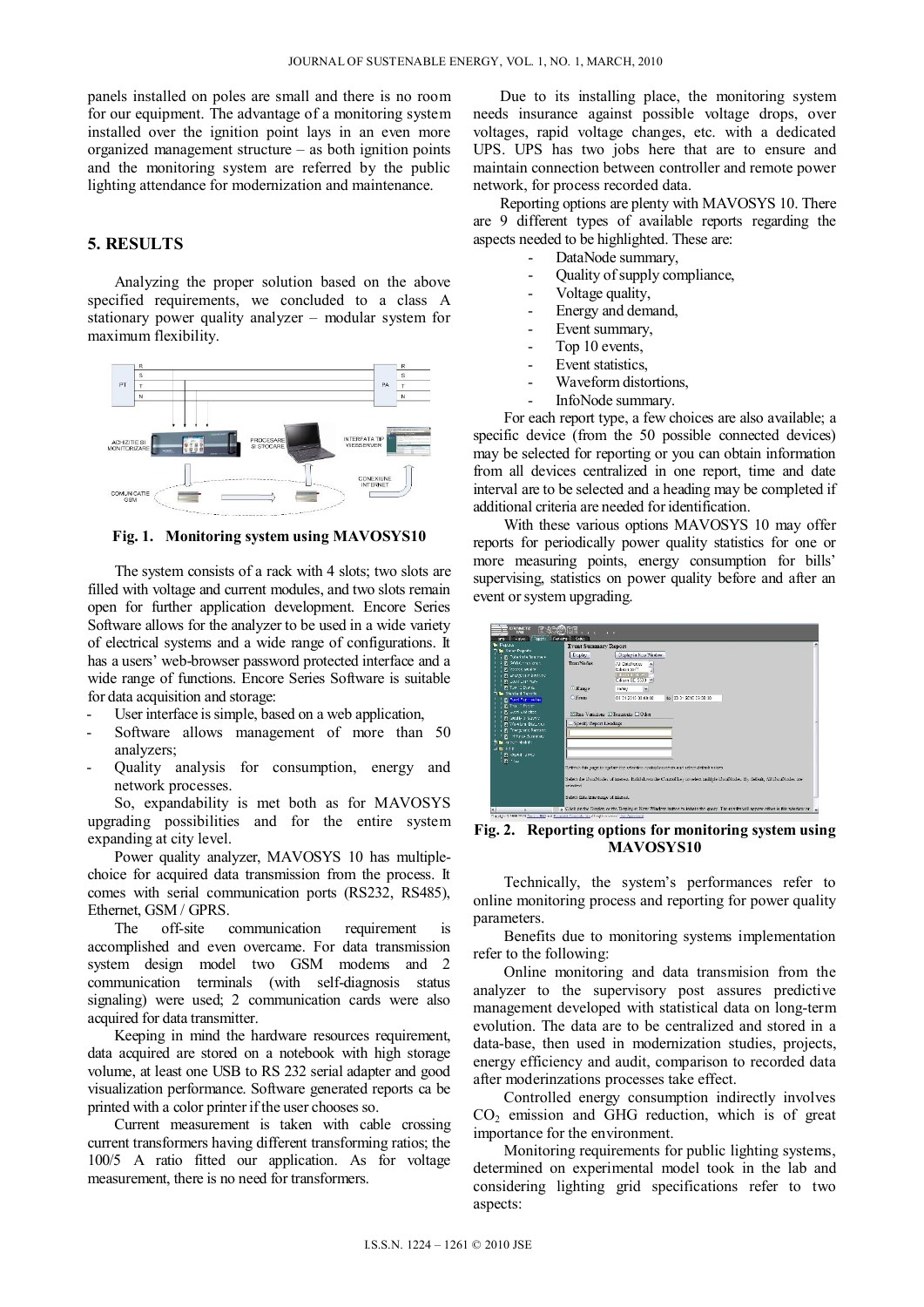- Control:
	- Manual or automated start/stop for public lighting for the entire city, or only for few segments;
	- Self-dependent luminous flux dimming applications for specific segments where traffic conditions allow it.
- Monitoring:
	- Periodical complete reports over power quality of supply;
	- Daily situations on malfunctioning lighting bulbs;
	- Predictions on life-span for lighting bulbs' elements; based on this information, time frequency can be set, along with the approximate number of purchased devices;
	- Monitoring the lifetime of each device that helps the user to exploit the product warranty.

## **6. EVALUATION**

Financially, the monitoring system costs are as follows:

- Monitoring system's costs, having only one measuring point is about 48000 RON, that is 11500 EUR;
- Estimated value for equipments used to monitor the whole street lighting, having 11 measurement points reaches to 430000 RON, that is 102000 EUR.

Our first solution reaches high prices comparing to benefits obtained with appropriate implementation. The damping time is considerable, so the investment is not feasible any longer.

Having said that, it is time to consider replacing the power analyzer with a less advanced one and one remote transmitting option; keeping though the possibility to transfer recordings locally, through cable connection. In lab experiments, we used also a lower class power analyzer; this was MAVOLOG 10 analyzing accordance with our requirements. New analyzer option has good capabilities for recordings storing and it is equipped with a UPS module able to maintain supply for up to 10 hours for one data logger. The result is in a more accessible configuration, fulfilling though with the monitoring application's requirements. Its software can only support 10 more analyzers, which might be a problem, as our application refers to an 11 ignition points town. In this case, a larger structure should consider more than one centralizing stations.



**Fig. 3. Monitoring system using MAVOLOG10** 

For the off-site communication requirement, one communication line option stands on; that is GSM communication with one RS 232 serial port for external modem connection. The RS 232 port can also be used to local data transfer. We can admit the off-site communication is accomplished.

Hardware resources are easier to take into consideration this time as METRAwin software for MAVOLOG 10 is less "exigent" when it comes to hardware limitations. An RS 232 port is necessary. There are no software limitations, as well.

There are some disadvantages of MAVOLOG 10 network analyzer, and one is with reporting options. Therefore, the end-user cannot configure its visualization mode. Only two report options are available and only on demand. The visualization modes for these reports are listed below, in figures 4 and 5. No waveform reporting is available.



**Fig. 4. Monitoring system reporting generated with MAVOLOG 10** 

Still, information offered is sufficient for keeping an eye on public lighting consumptions and quality of supply.

| Day Values for 16.03.2010              |               |                     |                     | Harmon, 95%-Day Maxima       |                   |                                                        |
|----------------------------------------|---------------|---------------------|---------------------|------------------------------|-------------------|--------------------------------------------------------|
| 95%-Day Minimum of U L-N/L-L:          | <b>UUD</b>    | 161.8               | $\frac{2}{\pi}$     | <b>UTHDD</b>                 | 4.2               | $\%$<br>$\hat{\phantom{a}}$                            |
| 95%-Day Maximum of U L-N/L-L:          | <b>UOD</b>    | 166.4               | $\frac{9}{6}$       | UI12D<br>UH3D                | 0.0<br>0.8        | $\frac{6}{16}$<br>$\%$                                 |
| 95%-Day Maximum of U N-PE:             | <b>LINPED</b> | 11.5                | $\frac{2}{\Lambda}$ | UH4D<br>UH5D                 | 0,1<br>4,2        |                                                        |
| 95%-Day Maximum of Unbalance:          | <b>HASD</b>   | 0,2                 | $\frac{9}{26}$      | UH6D<br>LIH7D                | 0,2<br>1.5        | 26, 26, 26, 26                                         |
| Last Day Dips:                         | <b>ZTSXYD</b> | 0                   |                     | UH8D<br>LIH9D                | 0,1<br>0.4        |                                                        |
| Last Day Interruptions:                | <b>ULD</b>    | $\ddot{\mathbf{0}}$ |                     | UH10D                        | 0,1               | $\frac{2}{3}$                                          |
| 95%-Day Max of Flicker Pst             | PSTD          | 0.48                | $\frac{2}{4}$       | UH11D<br><b>UH12D</b>        | 0.5<br>0.1        | $\frac{6}{26}$<br>$\gamma_{\!\scriptscriptstyle \phi}$ |
| Energy Meters [since Reset]            |               |                     |                     | UH13D<br>UH14D               | <b>U.2</b><br>0.0 | $\rm{Z}$<br>$\frac{2}{6}$                              |
| Active Energy:                         | WP            | 3259E3              | Wh                  | <b>UH15D</b><br><b>HH16D</b> | 0.1<br>n.n        |                                                        |
| Reactive Energy:                       | WQ            | 467E3               | varh.               | <b>UH17D</b><br>UH18D        | 0.2<br>0.0        | 88.98                                                  |
| 1soc Maxima (since Roset)              |               |                     |                     | UH19D<br><b>UH20D</b>        | 0,1<br>0.0        | $\frac{2}{2}$ $\sim$                                   |
| Current Maximium I1:                   | <b>ZAMTI</b>  | 130.3               | $\mathbf{A}$        |                              |                   |                                                        |
| Current Maximium I2:                   | IZMAX         | 100.0               | A                   |                              |                   |                                                        |
| Current Maximum (3:                    | <b>YAMET</b>  | <b>14U,6</b>        | $\mathsf{A}$        |                              | Print             |                                                        |
| 3 <sup>~</sup> Active Power Maximum:   | <b>PMAX</b>   | 73200               | W                   |                              |                   |                                                        |
| 3 <sup>~</sup> Reactive Power Maximum: | OMAX          | 81300               | var                 |                              | CLOSE             |                                                        |
| 3~ Apparent Power Maximum:             | SMAX          | 81420               | VA                  |                              |                   |                                                        |

**Fig. 5. Total and daily monitoring system reporting generated with MAVOLOG 10** 

Financially, the monitoring system including MAVOLOG 10 network analyzer is:

- Monitoring system's costs for one measurement point and the controller's post are about: 21200 RON, that is 5000 EUR;
- Estimated value for one controlling post and 11 measuring points (meaning the entire street lighting